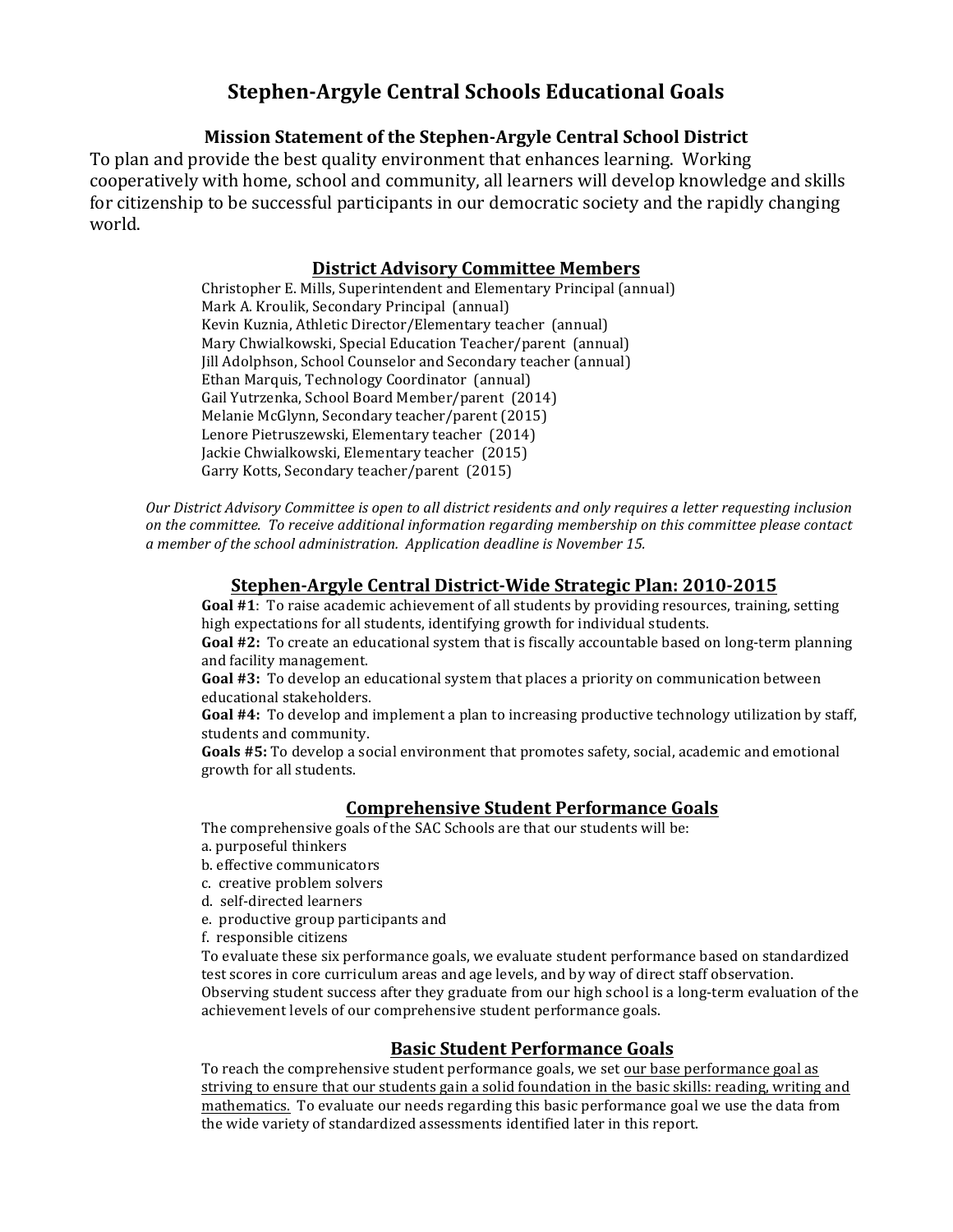#### **Evaluation of the Previous Improvement Plan**

Our 2012013 Improvement Plan included the following focus areas:

#1. To utilize assessment data and program evaluation data to evaluate our curriculum and instruction to ensure increased student learning.

#2. A focused effort by leadership teams will review curriculum and instruction in Science by integrating STEM philosophy and curriculum with the goal of improving the assessed level of student performance.

#3. To continue to review and enhance our identification, remedial and support instructional programs for students "not meeting proficiency benchmarks" to ensure all students pass GRAD level diploma requirements.

#4. To continue to expand and integrate the use of technology as an instructional tool to engage students thereby increasing student learning to better prepare students for the world of tomorrow.

#5. To review our educational programs to ensure we are providing students with a rigorous level of instruction preparing all students for post-secondary education.

Evaluation: During the 2012-13 school year we worked to create time for program/curriculum evaluation during "early-out dismissal days" for students. Lacking available time was often cited by our staff as being the primary roadblock to more effective utilization of assessment data. While many staff observed these part-days useful to some degree, the time periods available were often too short for extended professional discussion. An additional limitation of utilizing the MCA state-testing data is that with late spring testing, the potentially useful data is not available until late summer, leaving limited time available for school changes. The MCA OLPA testing in math and the NWEA/MAP (grades 2-6) were effectively utilized to assess student growth.

As reflected by the MCA Science assessments (grades 5, 8 and high school) we believe our work on curriculum review, alignment with standards, and adjusted instruction has results in positive growth in the achievement level of our students in Science. During the last three years our assessed proficiency rate based on the MCA Science tests has increased over 20%.

We continue to be pleased with the overall performance and completion rate of our students who could be identified as 'high risk'. The special efforts we provide to these students have resulted in the very high rate of successful GRAD test performance by our challenged students. In the graduating classes of 2012 and 2013, 100% of the students successfully passed the GRAD Reading and Writing tests and 97% of all the students successfully met the GRAD benchmark in mathematics.

We believe that during the 2012-13 school year we made positive strides in integrating the use of technology in our instruction and that this was a positive factor in increasing student engagement in learning.

Increasing the 'rigor' of our high school curriculum is an ongoing project which will involve continued work with our Leadership Teams. While we are pleased with the number of College in the High School offerings and student participation (students in our school earned 562 college semester credits during the 2013-13 school year), we remain concerned that our student achievement level on college entrance examinations is not vet matching our level of expectations.

#### **District Improvement Plan for 2013-14**

1. Through increased efforts by our Professional Learning Communities, we will show growth in the exploration and integration of 'best practice' instruction in our classrooms.

2. Faculty and administration will work to ensure that the 'required common core standards' are included as critical parts of the scope and sequence of our basic curriculum.

3. our Leadership Teams will utilize data based planning to raise the 'rigor' in all classes to ensure students are ready for the world beyond high school.

4. our Leadership Teams will promote 'relevance' in education thereby increasing student engagement in learning and better preparing our children through career and post-secondary readiness.

5. a focused effort by leadership teams will review curriculum and instruction in Science with the goal of continued student achievement growth as demonstrated by the assessed level of student performance.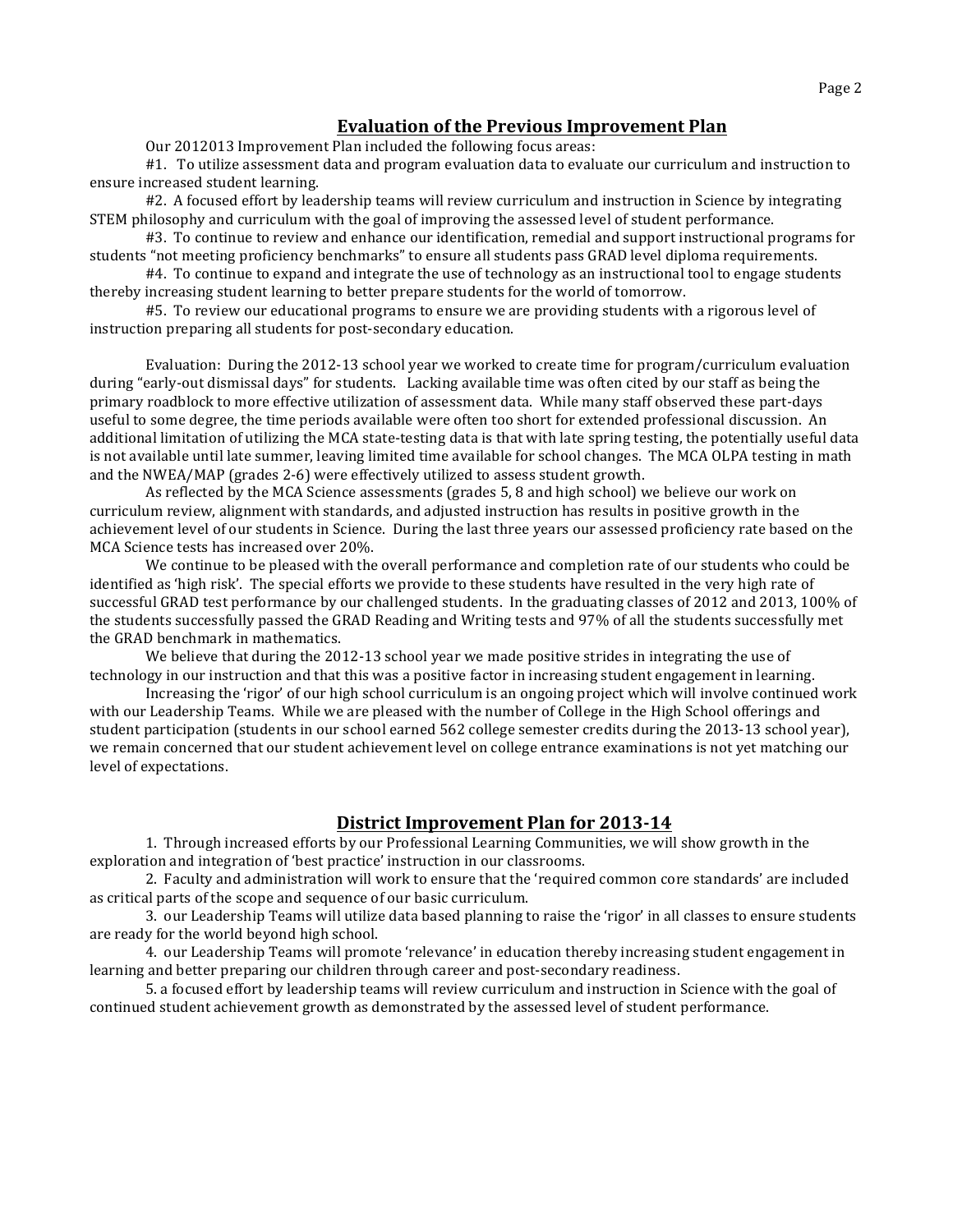### **District-Assessment-Program-Goals**

1. to indicate to students, teachers and administrators the level of achievement of individual students as measured by independent means

2. to indicate to teachers and administrators the level of achievement of a certain grade level or 'sub-group' category of students as measured by independent means

3. to provide data for accountability reports such as the "Annual Report on Curriculum, Instruction and Student Performance". These reports are available to parents, staff, district residents and the MDE.

4. to provide student eligibility information for student support programs such as: Title I, Special Education, 'extended day, extended year' or RTI programs, gifted/talented programs. Etc

5. to assist faculty, administrators and our board of education in evaluating areas of curriculum strength and weaknesses in general and specifically related to subject areas, sub-groups of students, or class units.

6. to indicate to individual students or counselors/advisors, areas of personal strengths and weaknesses which may be used to guide students regarding post-secondary education and career readiness.

7. to assist the school counselor in guiding students through the career development process. Interest inventories, aptitude and achievement tests may serve as useful tools in motivating students regarding their role in the world of work.

8. to determine graduation eligibility for students required to demonstrate benchmark proficiency in writing, reading and math as measured by the MCA GRAD tests.

#### Assessments included in our District Program in 2012-13

| MCA: Reading and Mathematics, grades $3 - 8$                                 | April, 2013                       |  |  |
|------------------------------------------------------------------------------|-----------------------------------|--|--|
| (MCA OLPA Math, grades 7 & 8 completed in December and Feb)                  |                                   |  |  |
| MCA GRAD Reading, grade 10                                                   | April, 2013                       |  |  |
| MCA GRAD Mathematics, grade 11                                               | April. 2013                       |  |  |
| MCA GRAD Writing, grade 9                                                    | April, 2013                       |  |  |
| MCA Science, grades 5, 8 and high school                                     | May, 2013                         |  |  |
| NWEA/MAP: grades $2 - 6$ September, January and May 2012-13                  |                                   |  |  |
| PSAT/NMSQT, optional for grade 11                                            | October, 2012                     |  |  |
| ASVAB interest inventory, grade 11                                           | October, 2012                     |  |  |
| ACT, college entrance examination                                            | various dates throughout the year |  |  |
| EXPLORE, grade 8 career exploration assessment December, 2012                |                                   |  |  |
| PLAN, grade 10 career exploration assessment                                 | December, 2012                    |  |  |
| Accuplacer, college placement exam                                           | May, 2013                         |  |  |
| Minnesota Student Survey (three year survey grades 6, 9 & 12) February, 2013 |                                   |  |  |

#### **Evaluation-of-the-District-Assessment Program**

At this time we believe the array of assessments we use provides our school with valuable information, which we can use to evaluate our curriculum, instruction, and growth in student learning. Data from the most current Minnesota Student Survey should provide valuable insights regarding the non-academic strengths and concerns of our students.

#### **Student Demographics**

Based on MDE reporting the SAC Schools had 322 students in grades  $K - 12$  during the 2012-13 school year. Of the enrolled students (K-12), 36% qualified for Free or Reduced Lunches The identified "Special Education" population was 11.29% of our enrollment. Our "ESL/ELL population is reported at >1% of our students 89.4% of our students are identified as 'white', 8.4% Hispanic, 1.6% black, and >1% Asian/Am. Indian Average daily attendance for 2012-13 at our K-!2 school was 96%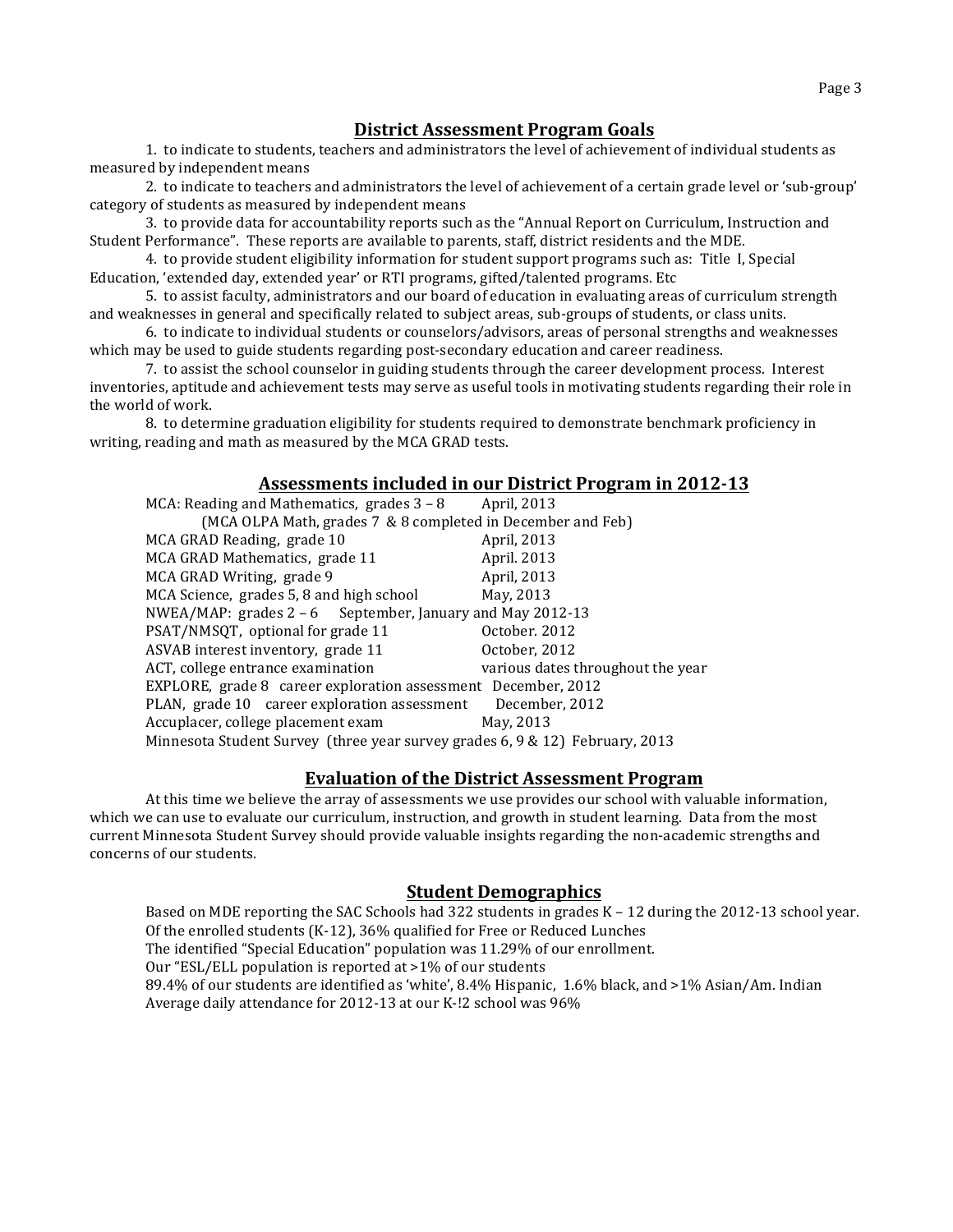#### **Minnesota-Comprehensive-Assessments-– GRAD-STANDARDS-TESTING**

Based on Minnesota Law, to qualify for a high school diploma, students were required to demonstrate proficiency in Writing, Reading and Mathematics as measured by the MCA-GRAD assessments. The Writing test is first completed by students in grade 9, the Reading test by students in grade 10 and the GRAD Mathematics test by students in grade 11. Students are allowed many opportunities to retake the test prior to graduation if they were not successful on their first attempt. In math, students not reaching the minimum benchmark are required to complete three retests in order to qualify for a diploma. Students identified as qualifying for Special Education/504 plans are allowed test modifications or accommodations as identified on their educational plan.

Successful GRAD Test Proficiency rates; graduating Classes of 2004 - 2013 N = 290

| GRAD Writing: 99% proficient                                 |  |
|--------------------------------------------------------------|--|
| GRAD Reading: 99.8% proficient                               |  |
| GRAD Math: 98% proficient                                    |  |
| SAC Class of 2013 GRAD Assessment Proficiency rate: $N = 28$ |  |
| GRAD Writing: 100% proficient                                |  |
| GRAD Reading: 100% proficient                                |  |
| GRAD Math: 96% proficient                                    |  |

In the spring of 2013, legislation was passed in Minnesota that will redirect the focus of these tests, away from being high-stakes graduation required tests and in the direction of identifying college and career readiness. More specific information regarding these changes will be available later this year.

| <u>Grade</u>        | <b>SAC Proficiency %</b> | <b>Statewide Proficiency %</b>                               | SAC vs State $+$ /- |
|---------------------|--------------------------|--------------------------------------------------------------|---------------------|
| 3rd (Class of 2022) | 61.5%                    | 71.5%                                                        | $-10$               |
| 4 <sup>th</sup>     | 82.6%                    | 71.3%                                                        | $+11.3$             |
| 5 <sup>th</sup>     | 55.6%                    | 59.1%                                                        | $-3.5$              |
| 6 <sup>th</sup>     | 84.0%                    | 55.9%                                                        | $+28.1$             |
| 7 <sup>th</sup>     | 61.3%                    | 54.3%                                                        | $+7.0$              |
| <b>8th</b>          | 63.2%                    | 57.3%                                                        | $+10.9$             |
|                     |                          |                                                              |                     |
|                     |                          | Grades 3 - 8, 10 MCA Reading Assessments; April 2013 testing |                     |
| 3rd                 | 61.5%                    | 57.4%                                                        | $+4.1$              |
| 4 <sup>th</sup>     | 65.2%                    | 54.2%                                                        | $+11$               |
| 5 <sup>th</sup>     | 44.4%                    | 63.1%                                                        | $-18.7$             |
| 6 <sup>th</sup>     | 48%                      | 58.8%                                                        | $-10.8$             |
| 7 <sup>th</sup>     | 64.5%                    | 53.9%                                                        | $+10.6$             |
| <b>8h</b>           | 57.9%                    | 53.8%                                                        | $+4.1$              |
| 10 <sup>th</sup>    | 58.9%                    | 57.6%                                                        | $+2.3$              |

### Grades 3 - 8 MCA/Title I Assessments in Mathematics: April, 2013 testing **Comparing-SAC-and-State-Proficiency-Rates**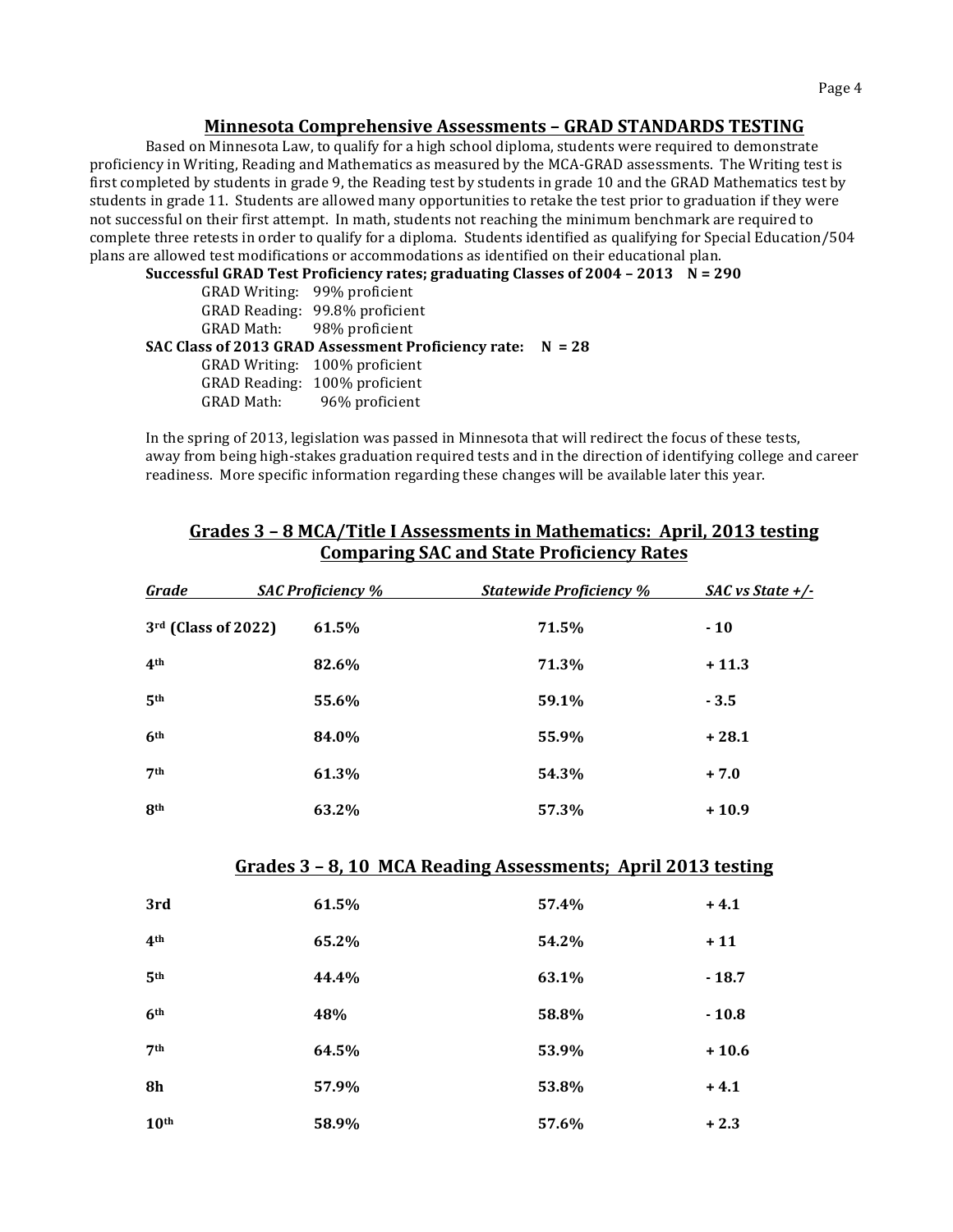### Grade 9 (Class of 2016), MCA GRAD Written Composition test: April 2013

During their 9<sup>th</sup> grade year, students take the MCA GRAD test in Writing. Students must meet a minimum proficiency benchmark (score of 3 or greater on a 5 point scale) to be eligible to earn a high school diploma. Each student must write a composition demonstrating their writing skills and is scored according to established rubrics. The twenty-five students in our Class of 2016 successfully completed this exam. At this time 100% of our enrolled students in grads 10-12 have met this graduation requirement.

### Grade 10 (Class of 2015), MCA GRAD Reading Assessment: April, 2013

The thirty-three sophomores completed the GRAD Reading test in the spring of 2013. The GRAD portion of this test was considered 'high-stakes' as proficiency on this test was a requirement for graduation. Students scoring below the proficiency benchmark will have additional opportunities for remediating and retesting. **On the April** testing date, 64% of our sophomores scored at or above the minimum proficiency benchmark. \*\*\*Also of note, all of the 29 students in our Class of 2014 have met the GRAD Reading requirement.

#### Grade 11, (Class of 2014) MCA GRAD Mathematics Assessment: April 2013

The MCA GRAD Mathematics test was a high stakes assessment designed to measure a student's proficiency level as related to state math standards. Successful completion or multiple retesting was a requirement to qualify for a Minnesota High School diploma. In the spring of 2013, the legislature changed the requirements and further information will be forthcoming.

SAC MCA Math Proficiency =  $46.7\%$  State-wide Grade 11 MCA Math Proficiency =  $51.5\%$ 

#### 66% of our grade 11 students (Class of 2014) demonstrated GRAD level proficiency on the April test. \*\*\* This is a different scoring scale than the benchmark proficiency cited above.

#### **MCA III SCIENCE Assessments, grades 5, 8 and 10: April, 2013 testing**

In May our 5<sup>th</sup>, 8<sup>th</sup> and 10<sup>th</sup> grade (high school students) completed the on-line, state-wide MCA III assessment in Science. To be considered 'proficient' students needed to reach a minimum benchmark established by the state. Since this is not a 'high-stakes' test, a required level of achievement is not required to satisfy Minnesota graduation standards.

| Grade                 | <b>SAC Science Proficiency %</b> | <b>State Science Proficiency % SAC vs State +/-</b> |        |
|-----------------------|----------------------------------|-----------------------------------------------------|--------|
| 5 <sup>th</sup> grade | 55.6%                            | 59.9%                                               | $-4.3$ |
| 8 <sup>th</sup> grade | 52.6%                            | 44.3%                                               | $+8.3$ |
| high school           | 60.6%                            | 53.1%                                               | $+7.5$ |

### **Measures-of-Academic-Program/NWEA-Testing-Program:-grades-3-– 6 Mathematics, reading and Language Arts**

Since the fall of 2005 our school district has incorporated the use of MAP/NWEA testing for all students in grades  $2$  – 6. Students in grades  $2$  – 6 were tested periodically during the school year in the three listed achievement areas. The purpose of the periodic assessments was to better provide diagnostic information to teachers, administrators and parents on the achievement progress of each child. Through close examination of data, prescriptive adjustments can be made to instruction with the goal of moving each child toward his/her projected level of academic achievement. This value added assessment program will continue to be utilized at our elementary school site.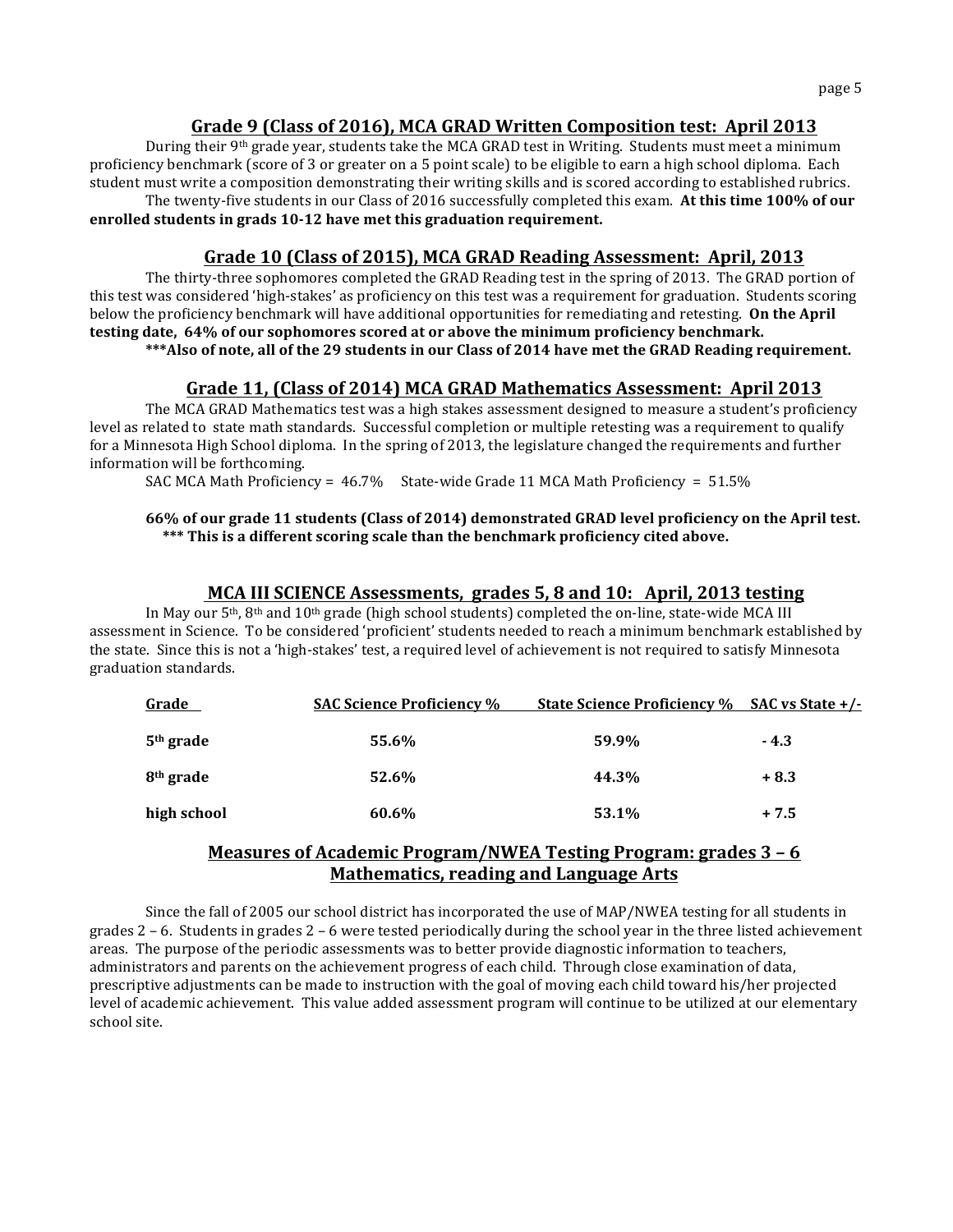### **ACT-Testing-for-Grades-11-and-12-– Classes-of 2014-**

The ACT test is an optional college entrance examination. Twenty of our  $11<sup>th</sup>$  grade students completed the ACT in April, 2013. The purposes of the ACT test are to provide post-secondary guidance to individual students and to serve as a college entrance qualifying examination. Caution will need to be used before making broad evaluations regarding school effectiveness based on the optional nature of this assessment.

| <b>Subtest</b>           | <b>SAC Mean Scaled Score</b> | <b>Minnesota Mean Scaled Score</b> |
|--------------------------|------------------------------|------------------------------------|
| English                  | 22.40                        | 22.2                               |
| Mathematics              | 20.75                        | 23.1                               |
| Reading                  | 23.55                        | 23.1                               |
| <b>Science Reasoning</b> | 22.5                         | 22.9                               |
| Composite                | 22.40                        | 23.0                               |
| Writing                  | 21.27                        | na                                 |

#### **Career and Interest Inventories for Students: EXPLORE, PLAN, ASVAB**

Students in our school have the opportunity to complete three different career/interest inventories. Eighth grade students complete the EXPLORE assessment program and our  $10<sup>th</sup>$  grade students complete the PLAN assessment. Both of these career/interest programs survey the individual student's academic achievement level, interest areas, and then relate that information to potential career areas in the world of work. Students' results are interpreted both in group and individual settings. Our junior class of thirty students completed the ASVAB (Armed Services Vocational Aptitude Battery) in the fall. The ASVAB assesses individual's aptitudes across a wide variety of occupational areas (military and non-military) and is helpful as students explore future occupations.

Each of our seniors also completes a minimum of ten hours of job shadowing/Quality Career Experience. As coordinated by our school counselor, each student selects various career options and through networking is able to spend time with professionals in their work sites.

#### **College in-the-High-School-2012'13-– Dual-Credit-Enrollment-Program**

Students in our high school are very fortunate to have the opportunity to complete over 40 college semester credits while attending our high school. We have established positive working relationships with both the University of Minnesota, Crookston and Northland Community and Technical College for these dual-credit and dual-enrollment programs. During the 2012-13 we offered the following college credit classes:

| <b>Class</b>         | <b>College</b> | <b>Credits</b> | # of SAC Students enrolled | total credits earned |
|----------------------|----------------|----------------|----------------------------|----------------------|
| Sociology            | UMC.           |                | 8                          | 24                   |
| Psychology           | UMC.           |                |                            | 24                   |
| Prob and Stats       | UMC.           |                |                            |                      |
| Calculus             | UMC.           |                |                            |                      |
| Physics              | UMC-full year  | 4              | 29                         | 116                  |
| Music Theory         | UMC.           | 3              |                            |                      |
| Speech               | <b>NCTC</b>    |                | 14                         | 42                   |
| Composition II NCTC  |                |                | 14                         | 42                   |
| College Algebra NCTC |                |                |                            | 21                   |
| Trigonometry         | <b>NCTC</b>    |                |                            | 21                   |
| Anatomy I            | <b>NCTC</b>    |                | 33                         | 132                  |
| Anatomy II           | <b>NCTC</b>    |                | 33                         | 132                  |

In total, our Stephen-Argyle Central students earned 562 college semester credits during the 2012-13 school year.